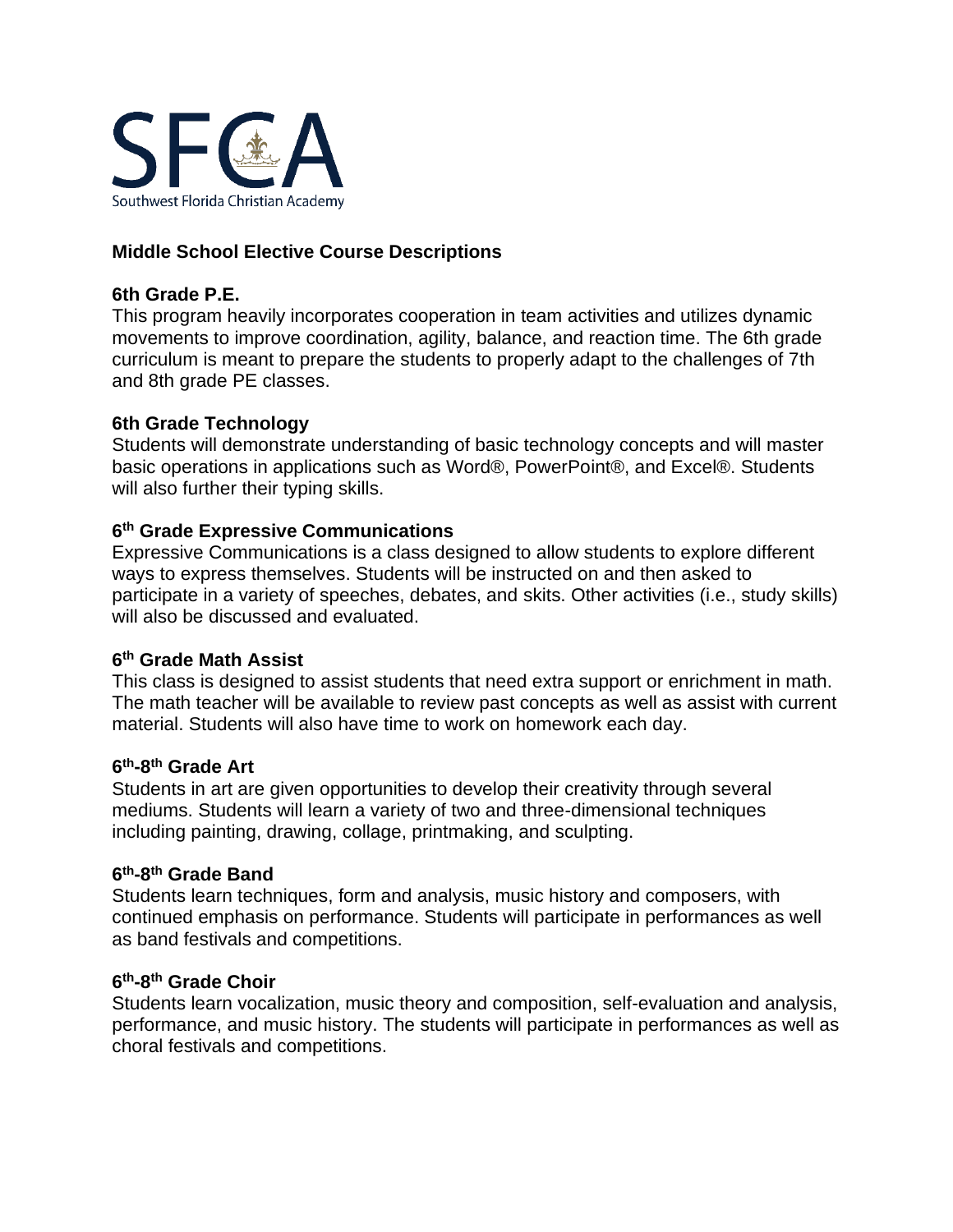#### **6 th-8 th Grade Drama**

Students will engage in learning experiences that will enhance their ability to perform on stage. They will learn costuming, make-up, staging, reader's theatre, lighting, and various components of theatre production. Students will also be involved in one performance each semester. Occasional Saturday rehearsals may be required.

# **7 th-8 th Grade PE/Weight Training**

The upper middle school PE curriculum focuses on a holistic approach to wellness. Dynamic movement is incorporated every day to improve coordination, balance and agility. An individualized weightlifting program is designed for each student to improve strength, decrease stress, and prevent injuries. Students are taught lifetime wellness skills to be taken well past their middle and high school years.

# **7 th-8 th Grade Introduction to Coding/Web Design**

Students will learn digital citizenship, coding, programming, gamification, and explore how media software is used in video and web mediums. Students will demonstrate proficiency using coding software and common software applications.

# **8 th Grade Robotic and Forensic Technology**

The objective of this introductory robotic and forensic technology course is to introduce the student to basic robotic programming, problem solving strategies, examination of forensic materials, and data collection methods. Robotics programs teach students how to approach real-world problems in an innovative, yet systematic, way. Forensic science teaches students to discover how clues and data are recorded and preserved and examine some of the basic scientific principles that guide laboratory processes like DNA testing, fingerprinting, and material analysis.

# **7 th-8 th Grade Journalism**

Students will learn various components of editorial and publishing skills while engaging in formal and informal writing. They will compose various types of fiction and nonfiction stories and create works that depict facts, options, and ideas. Activities will also include public speaking, interviewing, broadcasting announcements, and publishing quarterly newsletters.

# **7 th-8 th Grade Sign Language**

Students will be introduced to the ASL alphabet, numbers, hand position, signing technique, inflection and expression, deaf culture manners, fingerspelling, directional signs, introductory phrases and words, and helpful questions and statements. Multiple sign language projects will be completed each semester.